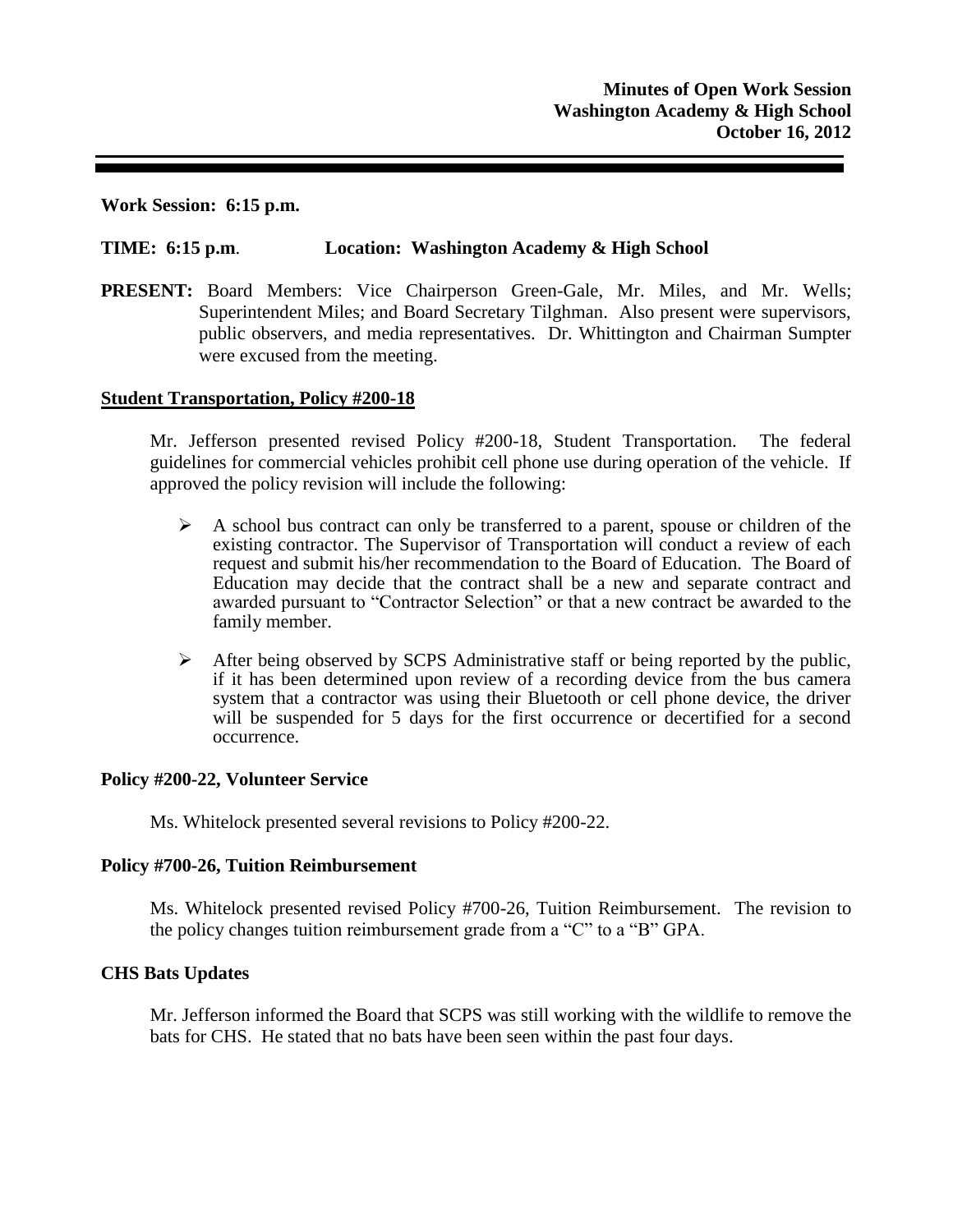# **Student Field Trip**

Dr. Miles presented trip request information to the Board members on the Student Government field trip to Philadelphia.

The work session was adjourned and the Board convened in an open regular session at 6:30 p.m and voted to immediately consider going into a closed session pursuant to Section 508 (a) of the Maryland Annotated Code for the reasons listed below:

- $\triangleright$  To review and discussion closed meeting minutes
- $\triangleright$  To performed administrative functions Section 10-503
- $\triangleright$  To discuss personnel matters Section 10-508(a)(1)
- $\triangleright$  To consult with counsel to obtain legal advice Section 10-508 (a)(7)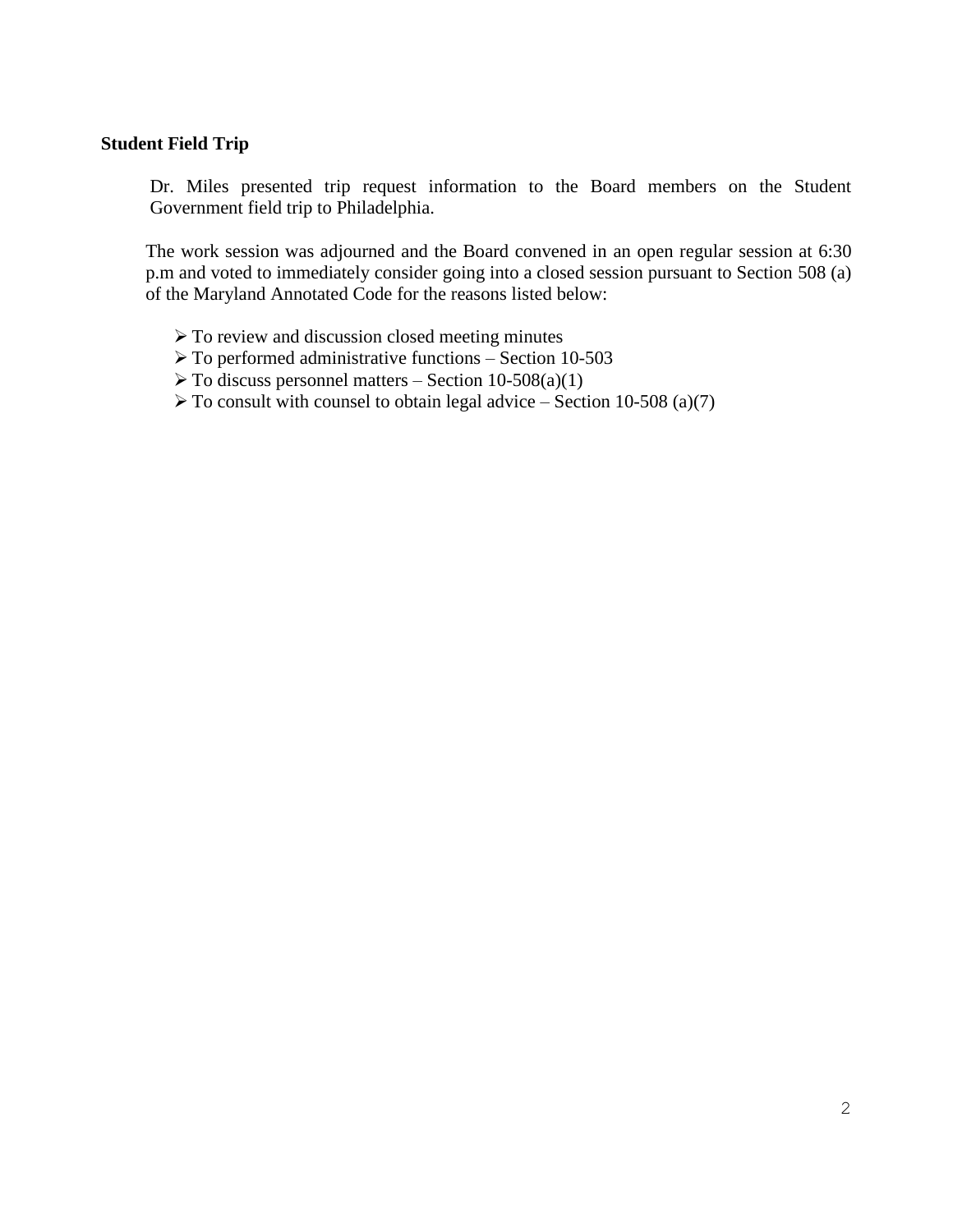### **Open Regular Session: 6:30 p.m.**

#### **TIME: 6:30 p.m**. **Location: Washington Academy & High School**

**PRESENT:** Board Members: Vice Chairperson Green-Gale, Mr. Miles, and Mr. Wells; Superintendent Miles; and Board Secretary Tilghman. Also present were supervisors, public observers, and media representatives. Dr. Whittington and Chairman Sumpter were excused from the meeting.

### **CLOSED MEETING:**

6:34 p.m. – Pursuant to Section 10-508 of the **Annotated Code of Maryland** Motion: Mr. Miles and seconded by Mr. Wells; unanimously carried

#### **Reviewed Closed Minutes**

September 13, 2012 October 2, 2012

**Performed Administrative Functions – Section 10-503**

Received information from the Superintendent

#### **Discussed Personnel Matters – Section 10-508(a) (1)**

Received, reviewed and discussed personnel matters

#### **To Consult with Attorney to Obtain Legal Advice**

Due to the time change of the meeting, the Board Attorney left before the meeting began.

**PRESENT:** Board Members: Vice Chairperson Green-Gale, Mr. Wells, Mr. Miles, Superintendent, Dr. Miles, Mr. Jefferson, Mr. Blye and recording secretary Tilghman. Dr. Whittington and Chairman Sumpter were excused from the meeting.

The closed meeting adjourned at 7:05 p.m.

# **RECONVENED IN OPEN MEETING**

#### **Pledge of Allegiance**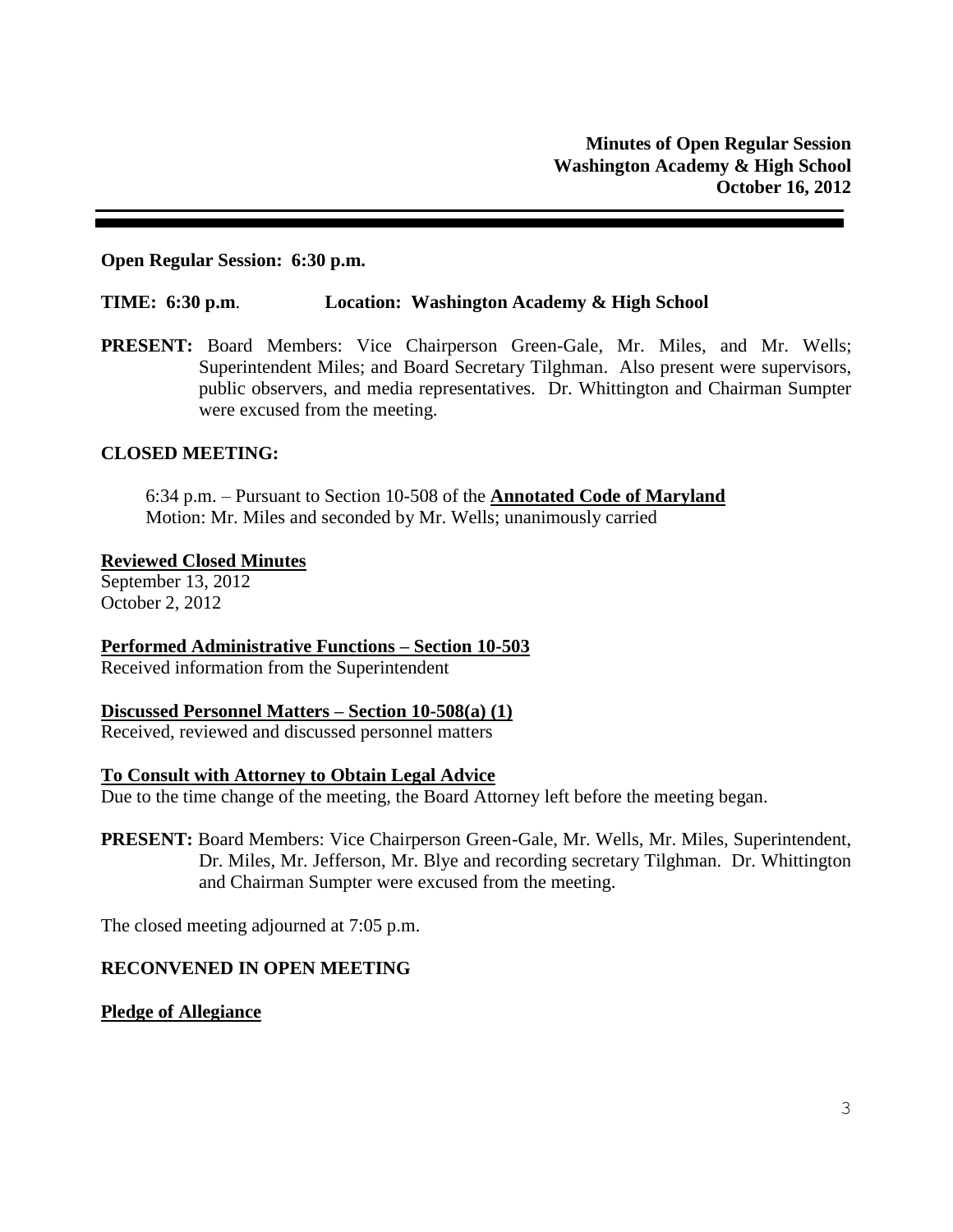# **Adoption of Agenda**

Motion – Mr. Miles and seconded by Mr. Wells to adopt the amended agenda; unanimously carried

### **Approval of Minutes:**

September 6, 2012 September 13, 2012 September 18, 2012 September 24, 2012 October 2, 2012 October 12, 2012

The Board voted unanimously to table the approval of minutes until further discussion and review by the Board Attorney.

### **Announcement of Closed Meeting**

Vice Chairperson Green-Gale announced that the Somerset County Board of Education met in Closed Session on the following dates pursuant to Section 10-508 of the *Maryland Annotated Code* for the reasons listed below:

### **September 13, 2012 – 2:03 p.m. to 4:10 p.m**.

- $\triangleright$  Reviewed and approved closed meeting minutes
- $\triangleright$  Discussed personnel matters Section 10-508(a)(1)
- $\triangleright$  Performed administrative functions Section 10-503
- $\triangleright$  Legal Council was not in attendance

### **October 2, 2012 – 3:05 p.m. to 5:13 p.m.**

- $\triangleright$  Discussed personnel matters Section 10-508 (a)(1)
- $\triangleright$  Performed Administrative Functions Section 10-503

# **October 16, 2012 – 6:34 p.m. to 7:05 p.m.**

- Tabled closed minutes for further review and discussion with Boar Attorney
- $\triangleright$  Performed Administrative Functions Section 10-503
- $\triangleright$  Discussed Personnel Matters Section 10-508(a)(1)

### **Public Participation**

Mr. Webster requested that the Board provide a financial report during the meeting.

Mr. Hayward, Town Commissioner, encouraged SCPS to continue to be successful with an increase in student achievement.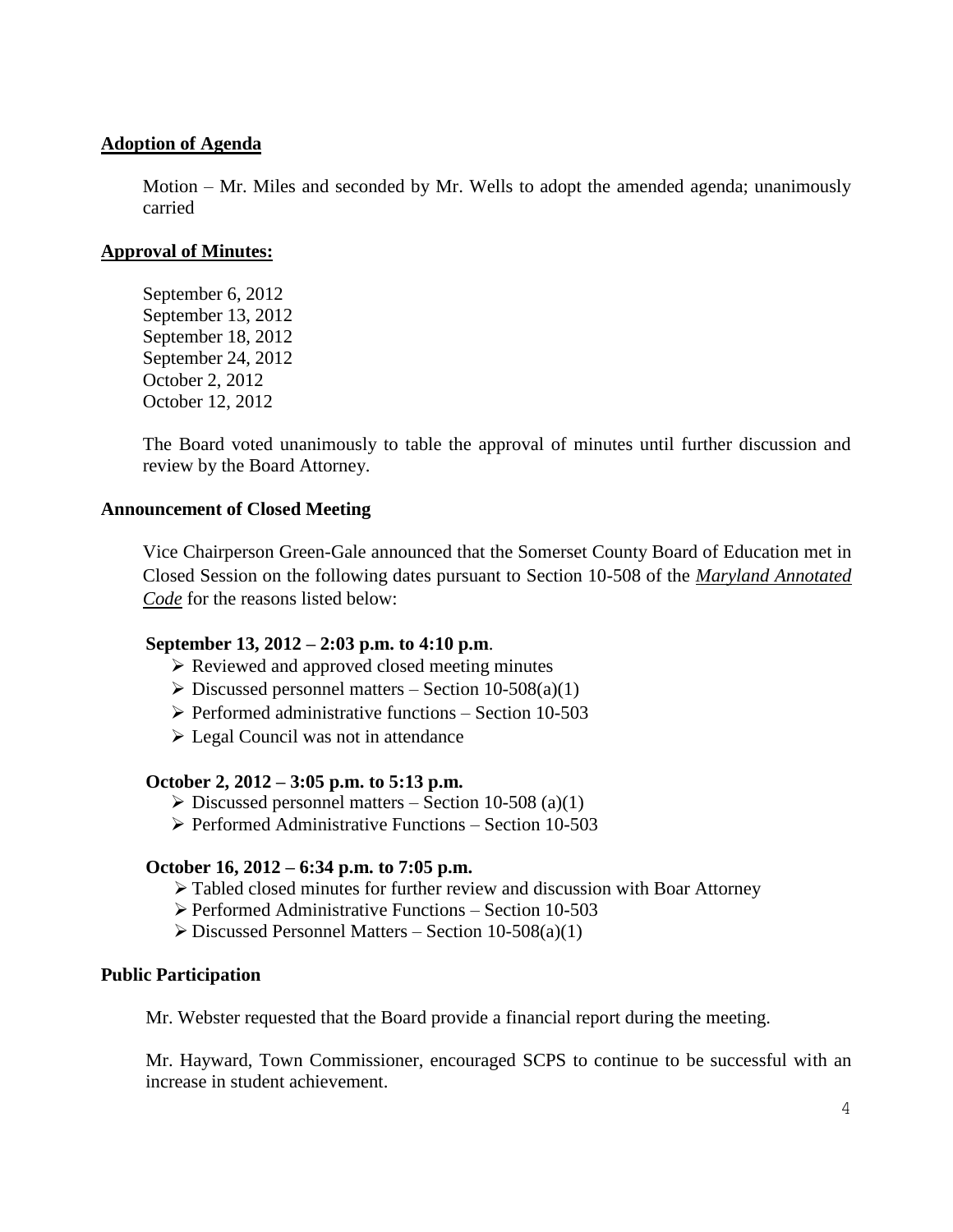# **Student Board Members' Activities Reports**

The student representatives presented their reports and were thanked by the Board members.

# **Solar Project – Kenyon Energy (Allen Gorsuch)**

Mr. Gorsuch did a presentation on Solar Energy. He stated that he was looking to interact with Somerset County Public Schools STEM and Technology programs. Mr. Gorsuch requested that the Board provide the land and a twenty year contract to use solar energy. Caroline County Public Schools have agreed and has a State of the Art Solar Energy System.

Ms. Tomick was introduced and works with Mr. Gorsuch on the project. She explained that the Solar Energy costs would be  $10 - 15\%$  lower than SCPS current energy costs. Mr. Miles requested additional information on annual savings calculations for the county. Mr. Gorsuch explained that he had reviewed several hours of schools' energy usage and energy accounts to determine how solar energy could reduce the current building usage costs. He also stated that electric companies energy costs continue to rise.

Mr. Wells requested additional information and that the Solar Project presentation be presented when all Board members are present.

# **TOY - 2012**

Mr. Lawson introduced Kelly Butler, Social Studies Teacher and Somerset County's Teacher of the Year. She explained that she has a genuine concern and compassion for SCPS students. She stated that if a parent is happy and productive then their children will be happy and productive. Mr. Lawson read a proclamation from the Governor and presented it to Ms. Butler.

# **MIDDLE STATES ACCREDITATION**

Ms. Jane Pruitt, Associate Director for Middle States Association, presented the Board with information on Middle States Accreditation. She stated that SCPS has a lot to be proud of and that schools are more complex than what they have been in the past.

She provided a breakdown of the goals and objectives of the Middle States plan. She stated that the current Master Plan goals and objectives would be used, but modified and focus would be on building public relationships by involving the community and stakeholders. The Middle State Plan would identify priorities, develop new action plans, and would include working with individual schools and aligning the plan to MSA requirements. A pre approval audit would be done before the finalizing and implementing the plan.

# **OLD BUSINESS**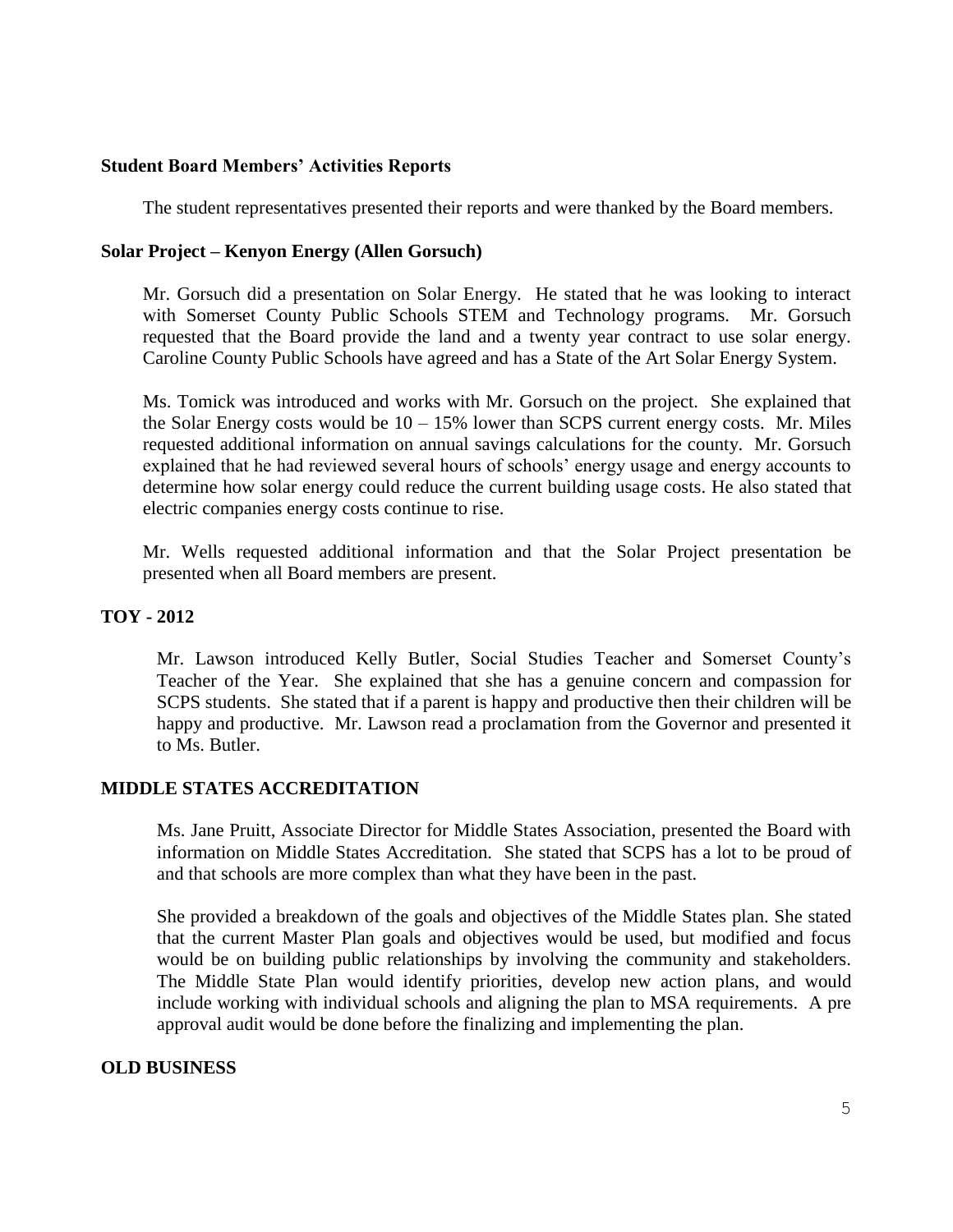### **Policies**

### **#700-26, Tuition Reimbursement**

Moved – Mr. Miles and seconded by Mr. Wells; unanimously approved

### **NEW BUSINESS**

### **Financial Audit and Reports**

Mr. Blye introduced Mr. Hickman, TGM Auditor. Mr. Hickman presented an overview of the 2011-2012 Audit informing the Board that there was a \$7,800 fund balance to carryover to the 2014 school year. He explained that fixed charges had increased and that SCPS was no longer receiving various grant funds. The food services operation continue to be a challenge and is a hardship on the local operating budget. He requested that finance keep up with the profit loss and pay close attention to profit areas in December. Mr. Blye informed the Board that a Food Service budget had never been adopted and that SCPS did not have the funds to continue to absorb the food service operations.

Mr. Hickman encouraged the Board to increase monitoring of the school activity funding. Mr. Blye explained the revenue and expenditures of the schools will be audited by an internal auditor from the central office.

Mr. Hickman stated that the Board had a successful audit and the finance department did a great job getting the information to the auditors.

### **Curriculum & Instruction**

Ms. West-Smith presented the Curriculum and Instruction report with an update on the Master Plan and submission timelines. She informed the Board that the elementary students were meeting their targets and that SCPS was implementing new common core standards.

### **Out of State Field Trip Requests**

Moved – Mr. Wells and seconded by Mr. Miles; unanimously approved the SGA field trip and the overnight request of the WAHS Golf Team's to attend the State Competition on October 23, 2012.

### **Title I Reward School**

Ms. Holland informed the Board that there were 41 Title I schools in need of improvement that have been focused on by the State. None of Somerset County Public Schools were listed in that group. Greenwood Elementary School was awarded the Title I Reward School for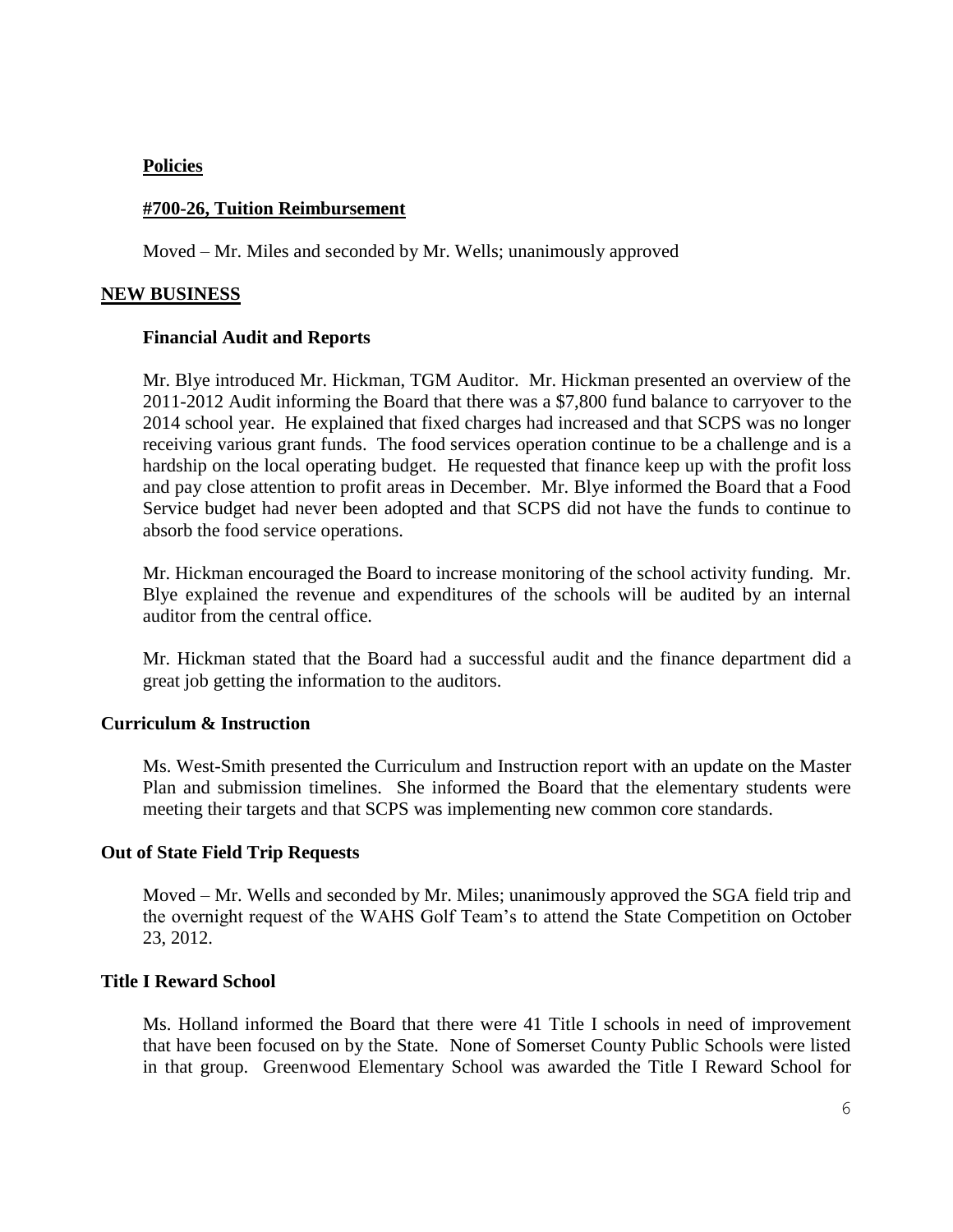being a distinguished high performing rewards school by MSDE.

### **Student Services Report**

Ms. McLaughlin showed the Board a presentation on the demographics of the school system. Currently SCPS has 2,939 students attending of which 3% are homeless. Ms. Carter added that most of the disciplinary referrals came from fighting amongst elementary school students on the bus. There are behavior plans and mental health service projects going on in the schools. Ms. McLaughlin stated that children must be given necessary tools to succeed.

# **Facilities and Transportation**

# **Substitute Bus Driver Training**

Moved – Mr. Wells and seconded by Mr. Miles to approve the presented names of Bus Substitute Driver Trainees; unanimously carried

### **Policy #200-18, Student Transportation**

Moved – Mr. Wells and seconded by Mr. Miles to approve the revised Student Transportation Policy; unanimously carried

### **Bus Contract Approval**

Moved – Mr. Wells and seconded by Mr. Miles to approve the Route #22 bus contract to the spouse of the deceased driver; unanimously carried

### **Bleachers**

Moved – Mr. Wells and seconded by Mr. Miles to approve Mr. Jefferson's request to advertise for bids for bleachers at WAHS; carried unanimously

### **Out of County School Transfer Request**

Moved – Mr. Wells and seconded by Mr. Miles; unanimously carried to approve the two Out of County Student Transfer Requests as they are current students and are grandfathered in accordance to Policy #600-21, Enrollment/Attendance Eligibility/Student Assignment.

Moved – Mr. Wells and seconded by Mr. Miles; unanimously carried to deny the Student Transfer request from Wicomico County.

### **Administrative Policies**

# **Policy #200-22, Volunteer Services**